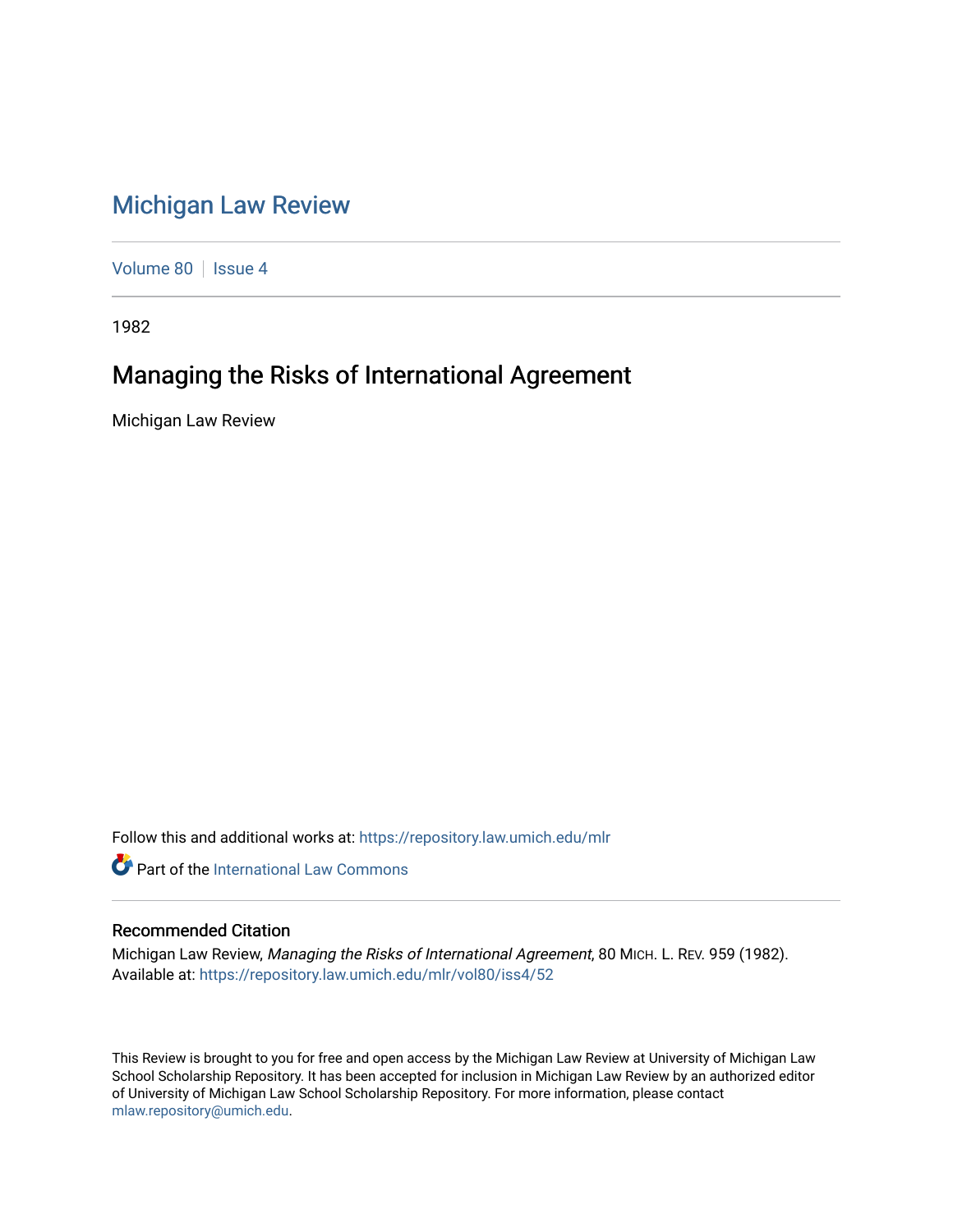**MANAGING THE RISKS** OF INTERNATIONAL **AGREEMENT. By** *Richard B. Bilder.* Madison, Wis.: The University of Wisconsin Press. 1981. **Pp.** xi, 302. \$22.50.

Treaties are inherently risky. Nations that enter international agreements often expose themselves to a risk of loss or injury. Even if the treaty is fully performed, one nation may find that it made a bad deal and that the treaty's intrinsic value does not outweigh its costs. The possibility that a signatory may inadequately perform or ignore the obligations imposed on it **by** the treaty further complicates the situation and magnifies the risks of international agreement. If these risks cannot be reduced to tolerable levels, negotiations may break down and the benefits of international cooperation will be lost.

The premise of *Managing the Risks of International Agreement* "is that nations can often overcome the obstacles that risks pose for cooperation through the appropriate use of risk-management techniques" **(p. 3).** Richard Bilder, a law professor formerly associated with the State Department's Office of the Legal Adviser, points out the importance of risk management in securing effective international agreements and begins to define the role of lawyers in the preparation of international agreements. Although many of the techniques that Bilder suggests are derived from private contractual transactions,' lawyers and diplomats cannot ignore important differ-

*<sup>1.</sup> See, e.g.,* **Macneil,** *A Primer of Contract Planning* **48 S. CAL.** L. **REv. 627 (1975).**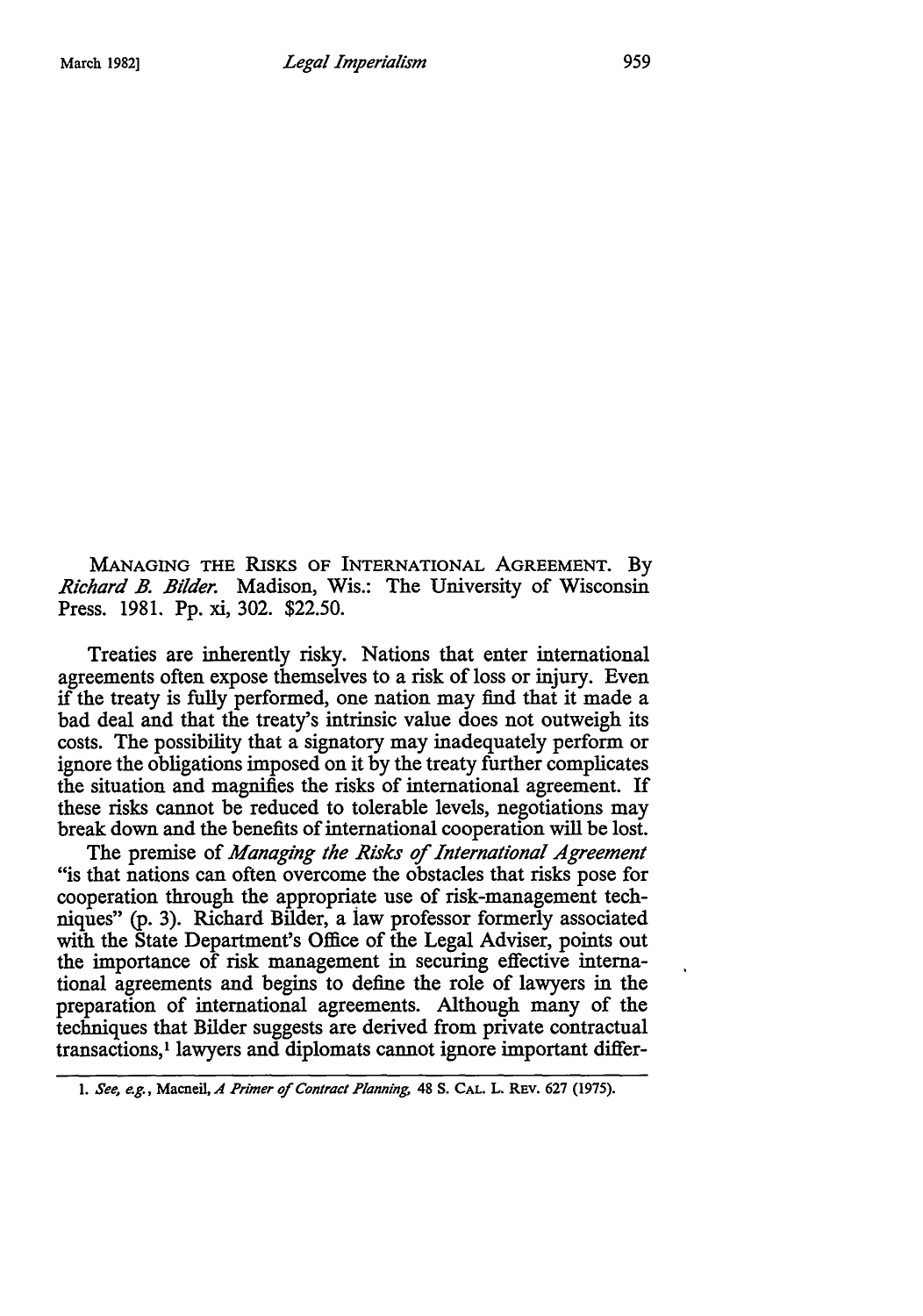ences between private and international agreements. The risk of loss from nonperformance of a private contract, for example, is mitigated by an independent judicial system that stands ready (albeit imperfectly) to compensate wronged parties. But only rarely is a third party available to enforce international agreements. The lawyer, therefore, must ensure not only that a treaty is negotiated, but also that its objectives are achieved. Controlling the risks of nonperformance is particularly important.

Controlling the risks of nonperformance can also be particularly difficult. The lack of an effective judicial system requires international lawyers to be more creative in controlling these risks than attorneys who negotiate private contracts. Although a nation's foreign policy may require it to maintain the expectation that it will honor its international obligations (p. 8), sovereignty creates the possiblity that any given agreement will be breached. Bilder illustrates, often by example, a number of ways to minimize this possibility.

If nations do not trust each other, it is very difficult to negotiate peace agreements and other types of treaties. The 1975 and 1979 Egypt-Israel peace treaties therefore contained a variety of devices to protect the parties from the risk of the other's nonperformance. Among the techniques used were articles governing the time of performance, a breakdown of the overall performance into reciprocal step-by-step performance, buffer and demilitarization zones, early warning systems, and third-party guarantees (p. 103). When nations clearly distrust each other, their failure to include provisions of this kind may cause one to question whether they seriously intend to comply with the obligations. The 1973 United States-North Vietnam Truce Agreement exemplifies this (p. 124). The treaty contained detailed risk management provisions concerning two sets of obligations: first, the obligation of North Vietnam to release some 600 U.S. prisoners; and second, the United States's commitment to withdraw its troops from Vietnam and to remove its mines from North Vietnamese harbors. Bilder suggests that the rest of the treaty may have served only a face-saving function for the United States (pp. 110-12).

Lawyers and diplomats drafting international agreements can ensure the adequacy of performance in other ways as well. Most importantly, states should attempt to reduce the probability that another nation could gain from nonperformance. This can sometimes be accomplished by conditioning one's own performance on performance by the other side. A state could thus endeavor to make the other state perform first, arrange for the simultaneous exchange of performances, withhold further performance in the event of breach, or break the arrangement into parts. Since it can be difficult to persuade one party to perform first, breaking the arrangement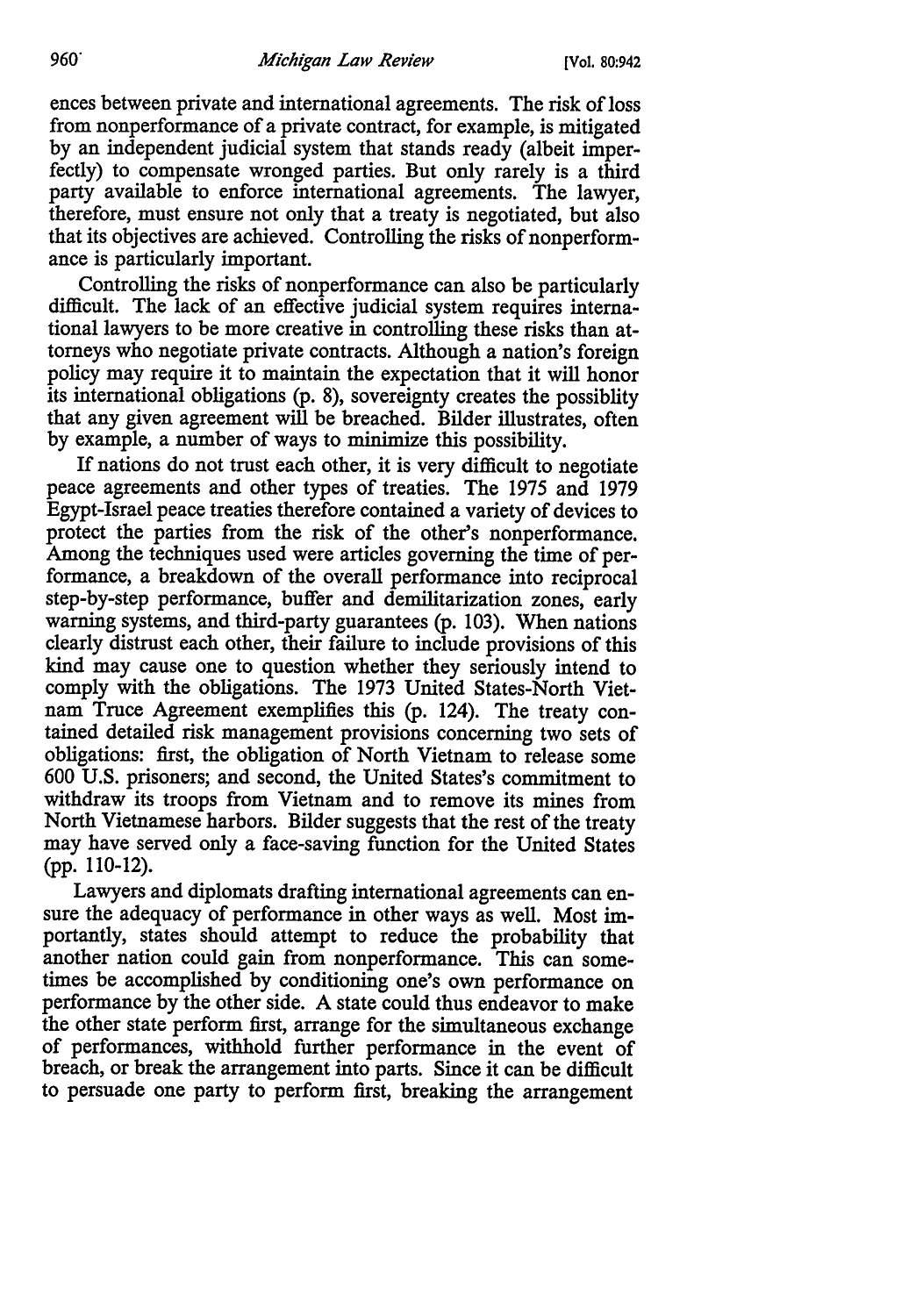down into a series of small, discrete transactions, with each nation's performance of each segment conditioned on the other's performance of the previous segment, is perhaps the most practical approach. This was used successfully in the 1975 Egypt-Israel Sinai agreement. Alternatively, a state can structure an agreement to make nonperformance of a treaty by another state costly. A wide variety of political, military, and economic sanctions could be used to deter nonperformance. Bilder acknowledges several problems with sanctions: They may impose costs on the nation imposing them and may lead to increased intransigence rather than to compliance. As with most of the book's suggestions, no clear standard can be established for when sanctions are appropriate.

Both the risk of nonperformance and the risk of miscalculation of that agreement's value can be controlled by allowing nations broad flexibility to escape their obligations. Such flexibility may be provided, for example, by nonbinding arrangements, equivocal agreements, conventions of limited size and scope, and treaties authorizing unilaterial withdrawal. An agreement containing a provision that effectively allows a state to change its mind is not useless. The Helsinki Accord, Bilder observes, was understood by the signatory powers not to involve a "legal" commitment (p. 33). Such a treaty allowed an agreement to be reached between East and West in the sensitive area of human rights. At the very least, the Accord established a basis for further negotiations by providing for a review conference. The continued observance of the Nuclear Test Ban Treaty (p. 52), which allows signatory powers to withdraw from the treaty unilaterally, demonstrates that states tend to view nonbinding agreements as actual commitments. It is doubtful whether states would have entered either the Helsinki Accord or the Nuclear Test Ban Treaty without first finding some method to control the risks of their involvement.

The risk that a state will miscalculate the costs and benefits of a treaty can also be controlled by limiting the treaty's value or providing for its revision. Bilder suggests several methods for controlling a treaty's value. For example, the level of performance under the treaty may be tied to a specific objective standard. This was done in the International Coffee Agreement of 1962, where states agreed to a fixed ratio of export quotas (p. 87). The "value" of an agreement is perhaps more easily identified in an economic setting. It is not surprising, therefore, that the treaties surveyed in this section of the book tend to be commercial in nature. Consequently techniques to control the value of the treaty developed in private contracts are more directly applicable to commercial treaties than to purely political arrangements. Providing expressly for revision of an agreement is another important way for a state to control the risk of an international convention. Treaties establishing international organizations,